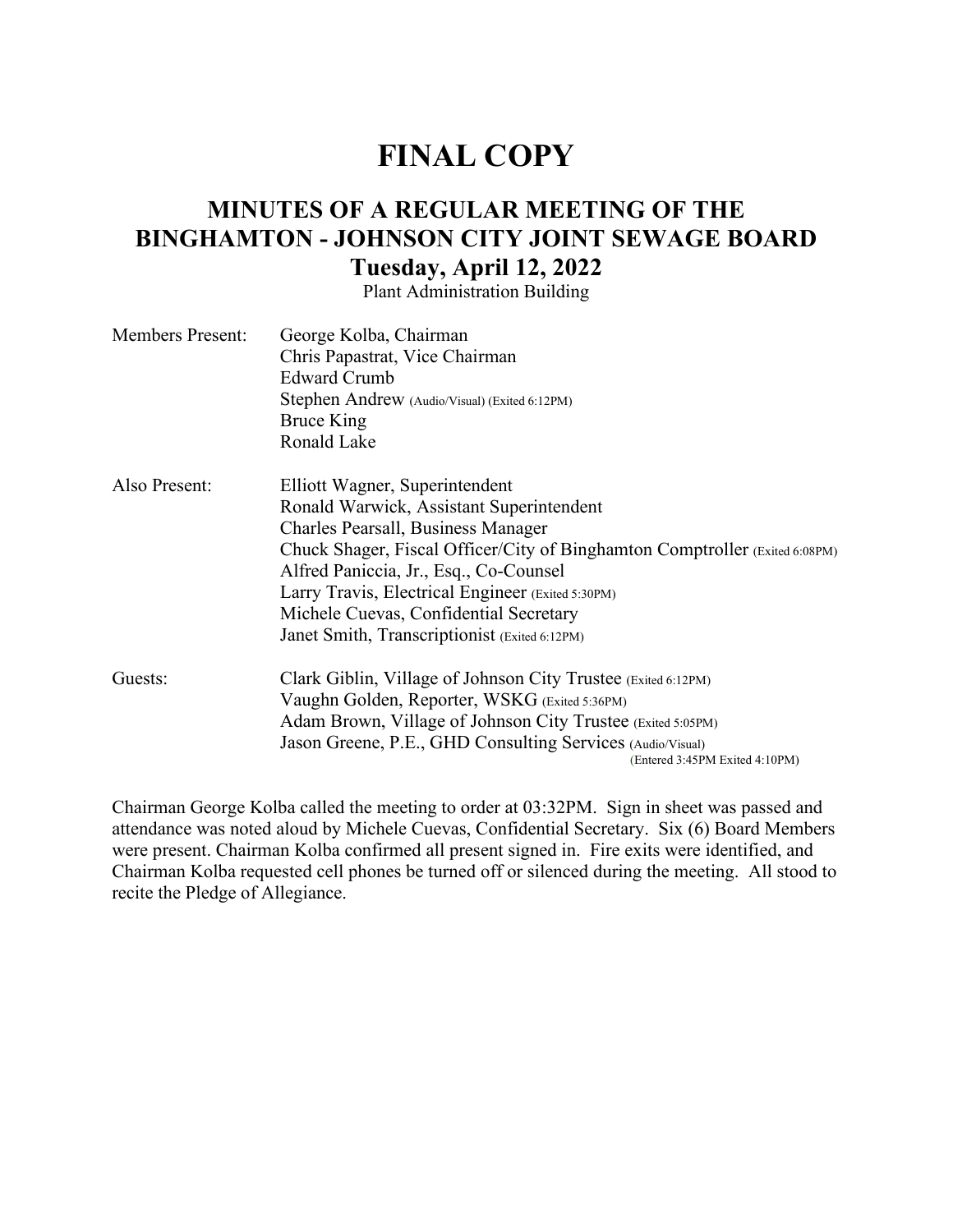#### **Privilege of the Floor**

Edward Crumb commented for the sake of importance and clarity on a March 28, 2022, memo regarding amendments made to the by-laws to the Board from Co-Counsel Paniccia to include sentences/information/language which were/was omitted in the original memo.

## **Meeting Minutes Approval**

**Edward Crumb made a motion to approve the submitted March 8, 2022 Regular Draft Board Meeting Minutes with the suggested changes made and as contained in the Board Folders. Motion seconded by Ron Lake. Motion carried. 6/0** 

## **Superintendent's Report**

Elliott Wagner presented the Superintendent's Report, copies of which were distributed in the Board folders.

Superintendent Wagner overviewed the report below as well as the charts in the report stating that many of the numerical readings did not meet the permit. He is trying to balance every step in the recovery process that has been ongoing, and the constant rainy weather hasn't helped. He anticipates an Early Warning Notice of Significant Non-Compliance for CBOD<sub>5</sub> from EPA each month until all is up and running properly.

The month of March saw ServPro, Koberlein, and Plant staff finish the cleanup of the CN Gallery, Blower house basement, and removal of leftover media from CN-1.

It also came with an average effluent CBOD<sub>5</sub> of 74 mg/L, versus the Permit requirement of 18mg/L.

Total Suspended Solids of 34 mg/L, versus the Permit requirement of 20 mg/L.

Fecal Coliform of 425 mpn, versus the Permit requirement of 200.

Precipitation of 3.39 inches.

Total Nitrogen of 11.8 mg/L, versus the Permit requirement of 6 mg/L. 77,325 lbs. with two data points missing. (The 12-month rolling average limit is 639,261 lbs./year).

Phosphorus of 1.35 mg/L Permit requirement of 1.0 mg/L 8,486 total lbs. for the month. (The 12-month rolling average limit is 106,543 lbs./year).

We received a Notice of Violation (NOV) from the DEC on April  $5<sup>th</sup>$ , 2022 for the month of February 2022, based on the Discharge Monitoring Report (DMR) filed in March. We received an email from NYSDEC Region 2 of Early Warning of Notice of Significant Non-Compliance for CBOD5.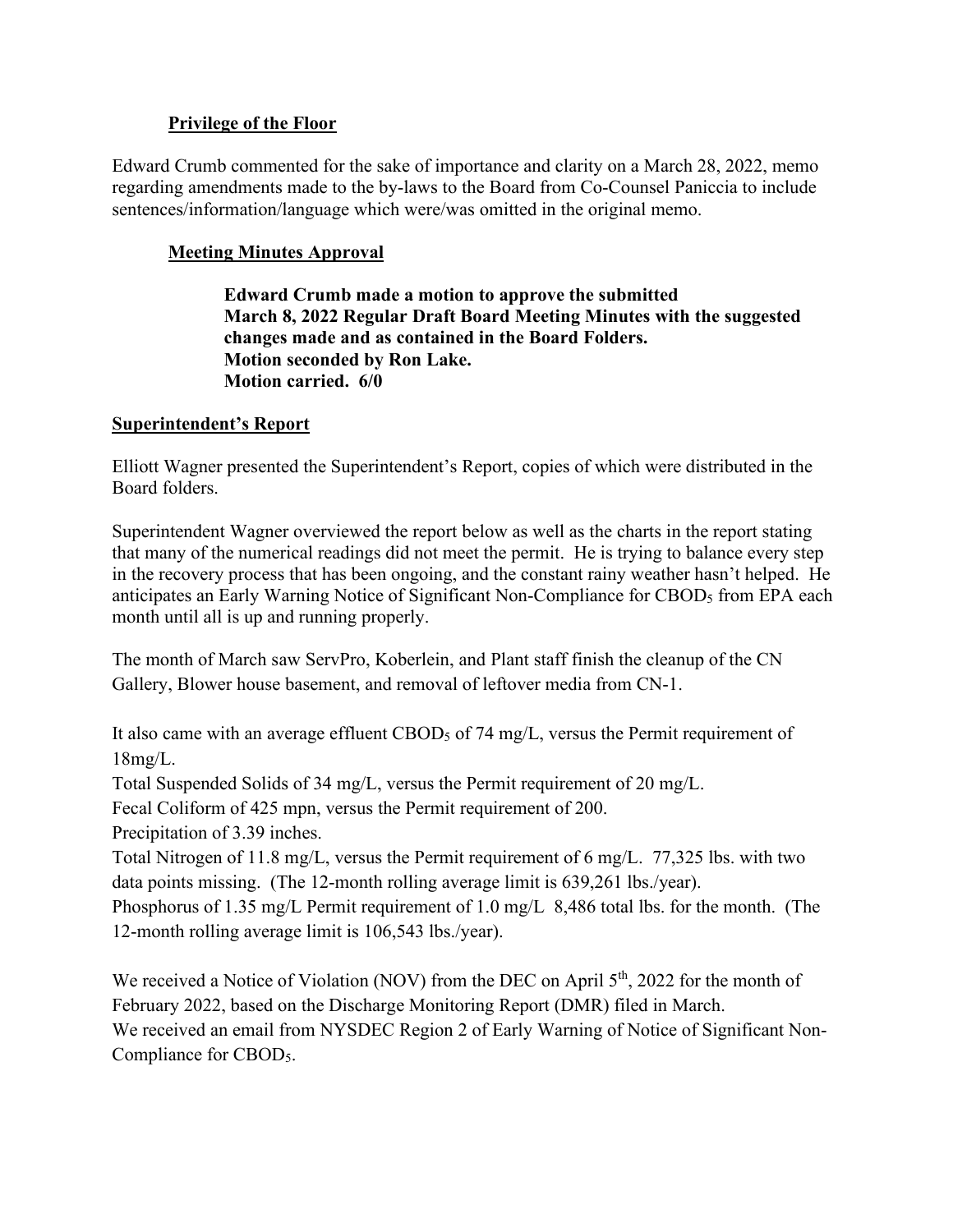Plant Staff has installed, plumbed, wired, and scheduled an inspection of the chlorine tank and monitoring devices.

Mechanics have installed a heavy-duty compactor for the fine screens and are rehabbing another one in the Mechanics' shop.

Mechanics will be performing major maintenance on a mechanical thickener, end bearings, motors pumps, plates etc.

Plant staff will be performing maintenance on the Actiflo System while its down.

Plant operations staff has been operating a temporary Chlorine system to keep the fecal count within permit limits with some success. During normal flow we have enough pumping capacity to meet the limit. When it rains, it is not as effective.

Matco Electric is on-site and removing damaged wire and documenting the length to replace. Cleaning the inside of the RIO panels and de-terminating in preparation of replacing all electrical components. Testing wire as indicated.

Waiting for Price and Delivery quotations from Upstate Valve.

I would like to thank Charlie Pearsall, Chuck Shager, and all the unseen folks behind the scenes for working with the Travelers Insurance Company and The Niland Group to expediate the insurance monies to get this recovery project going.

The meeting between the Plant Management and the Union went well. If possible, the Union would like to meet with members of the Personnel Committee to discuss minor edits in the contract.

Superintendent Wagner recommended the Board continue using the services of GHD for the Industrial Wastewater Pretreatment Program (IWPP); that the relationship with GHD for the IWPP has been very positive and has proven to be a fundamental piece in supporting the day-today operations of the plant.

Superintendent Wagner stated that the Industrial Survey project is progressing right along as it should; that working with GHD has helped him to understand this process.

Continuing with his report, Superintendent Wagner overviewed the numbers on the chart and graphs which are well below permit requirements making a point that he is in constant communication with DEC, specifically Valerie Ellis and Thomas Vigneault updating progress and any current information, always keeping in mind the importance of protecting the Susquehanna River and Chesapeake Bay as we work to move forward with the assessment and repair process, and trying to meet permit requirements to the extent possible.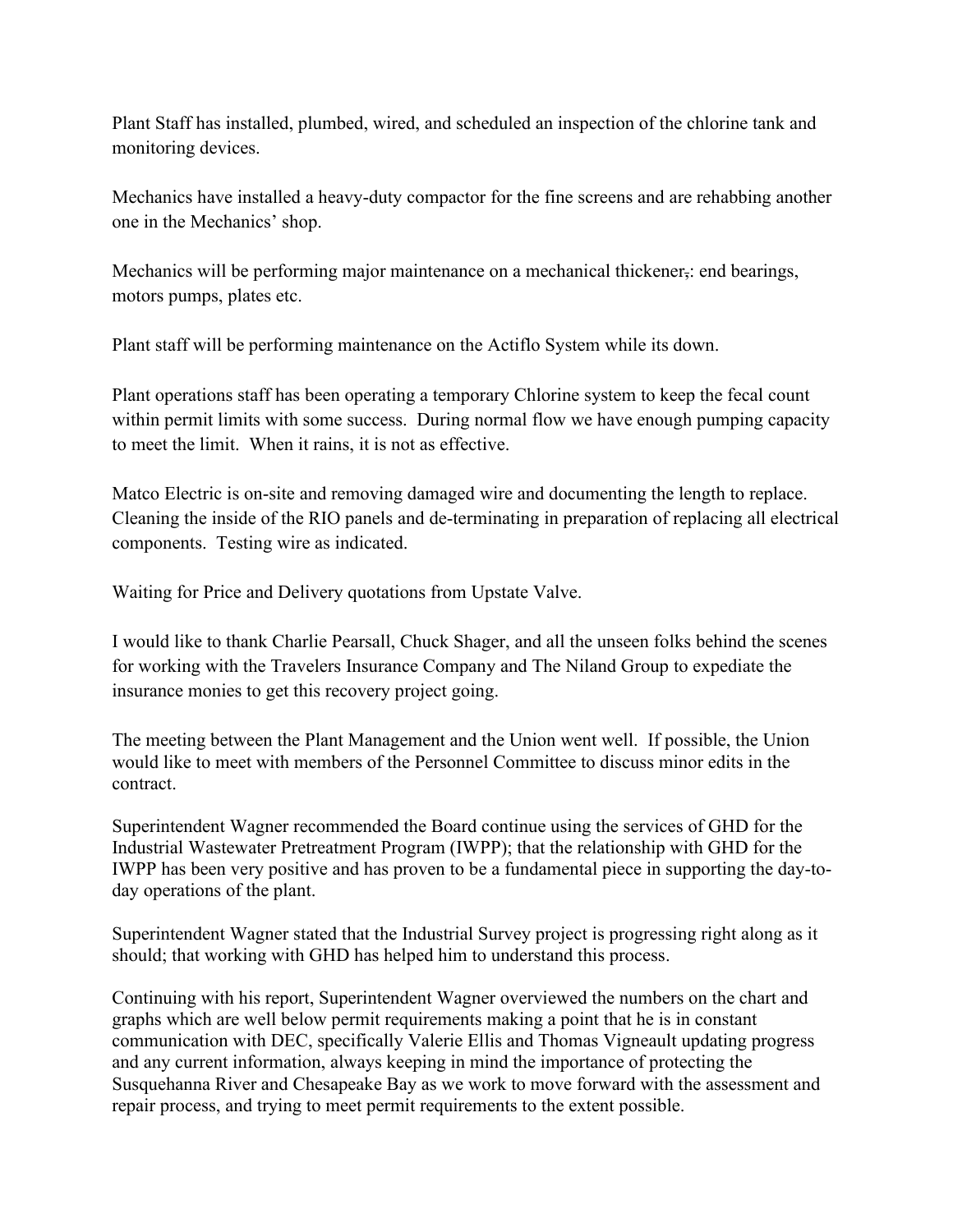Superintendent Wagner shared that Basil Seggos, the Commissioner of New York State Department of Environmental Conservation along with Matthew Marko, the DEC Regional 7 Regional Director visited our facility today while on his travels throughout NY State. Also present were a couple of other DEC representatives, the Binghamton Mayor Kraham, Johnson City Mayor Meaney, Chairman George Kolba and Board Member Ron Lake. At this meeting, Superintendent Wagner presented a video of the February 18th event and showed photographs of the cleanup and current electrical remediation work, and then he took the group on a tour of the facility. While the visitors were interested in the event, they were also interested in the initial recent upgrade of the facility. There was a discussion of the needs for Plant recovery as well as Q&A discussions. Superintendent Wagner felt it was a very meaningful and productive meeting remarking that even the resident/neighboring bald eagle appeared in a fly-over during the tour. Superintendent Wagner requested continuance of moving forward at the same continued pace and direction.

Chairman Kolba then gave the floor to GHD Engineer, Jason Greene, P.E.. He spoke on the March IWPP Report, a copy of which were distributed in the Board folders. He also updated information on the Industrial Survey and relisted priorities for future permits. Mr. Greene reiterated GHD's interest in continuing to provide services for the Plant for the incoming year.

> **Bruce King made a motion to extend or sign the contract with GHD for the IWPP with the same terms and conditions for an additional year not to exceed \$80,000. Motion seconded by Ron Lake. Motion carried. 5/1/0 (EC)**

#### **Business Manager's Report**

Overviewing his Business Manager's Report, copies of which were distributed in the Board's folders, Mr. Pearsall advised and recommended to piggyback on the City of Binghamton for AMREX to purchase Sodium Hypochlorite.

Mr. Pearsall also announced his retirement to the Board; that he will be retiring with a retirement date of 5/27/2022.

Chairman Kolba then wanted to speak on the water bill issue regarding TPS Facility. Bruce King spoke on the issues that surfaced after his review of billings received from the Village of Johnson City Water Department. Further research and resolutions would also involve the Vestal Water Department. Mr. King is requesting the Board to allow the Finance Committee extra time to research and meet with both municipalities to resolve the issues that have surfaced and before any contract for the Plant water is signed with the Town of Vestal.

Mr. Pearsall is requesting Board approval for a budget transfer amendment for recovery items not covered by insurance.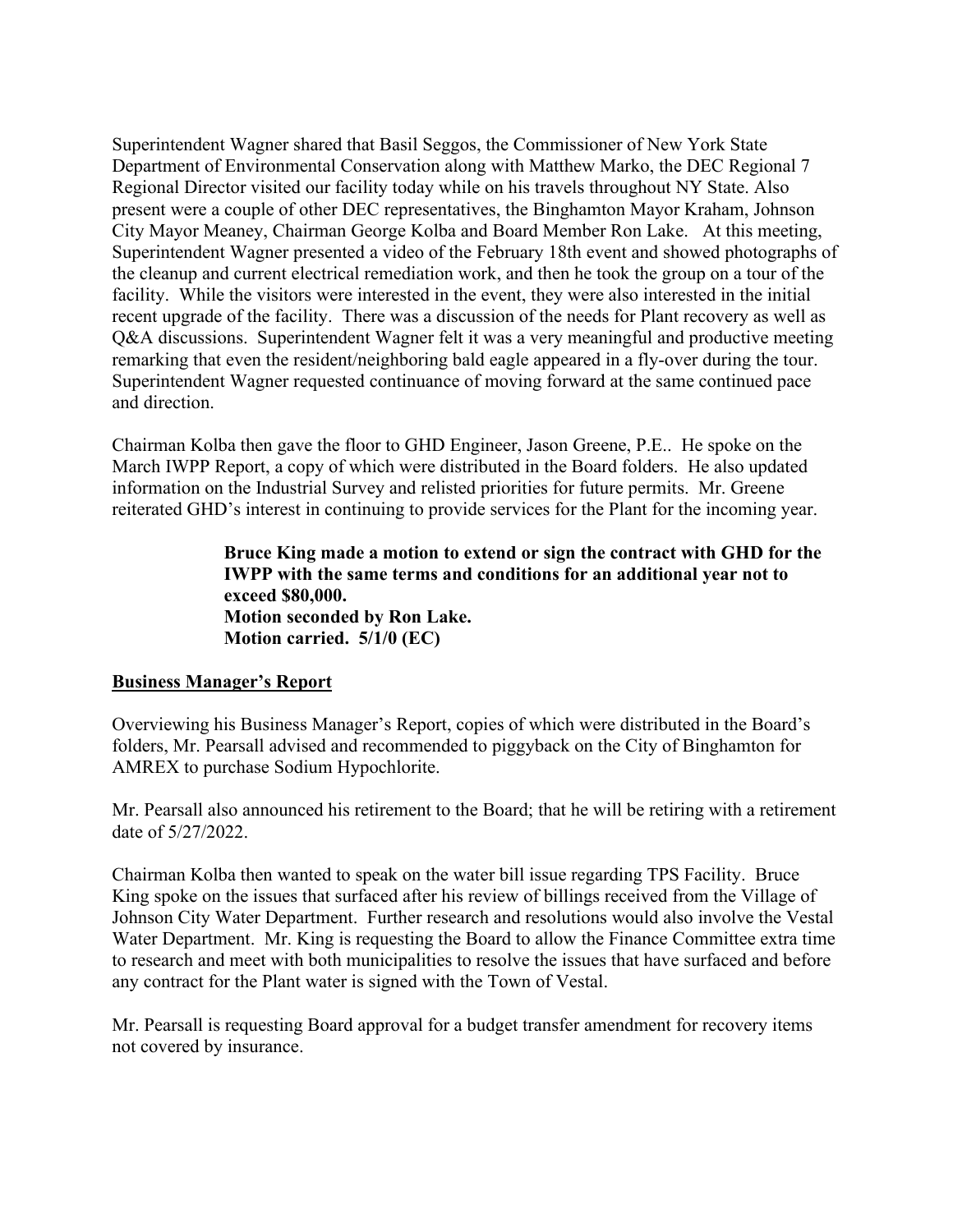After Board discussion it was determined to obtain the engineer-stamped drawings for the plate installation from GHD.

- *1.* **Edward Crumb made a motion that the Board approves a transfer from J8130.54150 (Chemicals) to J8130.54610 (Building/Equipment Repair) in the amount of \$25,000.00 and that the appropriate Requests for Legislation be submitted to the Owner's Legislative Bodies. Motion seconded by George Kolba. Motion carried. 6/0**
- *2.* **Edward Crumb made a motion that the Board approves a transfer from J8130.54150 (Chemicals) to J8130. 54804.CNBAF (Sludge and Waste Disposal CNBAF) in the amount of \$15,000.00 and that the appropriate Requests for Legislation be submitted to the Owner's Legislative Bodies. Motion seconded by Chris Papastrat. Motion carried. 6/0**
- *3.* **Edward Crumb made a motion that the Board approves a transfer from J8130.54150 (Chemicals) to J8130.54520.CNBAF (Equipment Lease-CNBAF) in the amount of \$25,000.00 and that the appropriate Requests for Legislation be submitted to the Owner's Legislative Bodies. Motion seconded by Bruce King.** There was a brief discussion on the *transfer from* line in the motions. **Motion failed. 1/5 (BK, GK, SA, RL, and CP)**

**Bruce King made a motion that the Board approves a transfer from J8130.52000.CNBAF (Equipment-CNBAF) to J8130.54520.CNBAF (Equipment Lease-CNBAF) in the amount of \$25,000.00. Motion seconded by Chris Papastrat. Chris Papastrat withdrew his second. Motion seconded by Edward Crumb. Motion failed. 3/3 (GK, RL, and CP)**

**Edward Crumb made a motion that the Board approves to increase Estimated Revenues on Revenue Budget Line J.42680.CNBAF (Insurance Recovery-CNBAF) and increase Appropriations on Expenditure Budget Line J8130.54520.CNBAF (Equipment Lease-CNBAF) in the amount of \$25,000.00 and that the appropriate Requests for Legislation be submitted to the Owner's Legislative Bodies. Motion seconded by Chris Papastrat. Motion carried. 6/0**

**Ron Lake made a motion to rescind the previous motion noted as** *2 of 3***, above. Motion seconded by Chris Papastrat. Motion carried. 5/1/0 (EC)**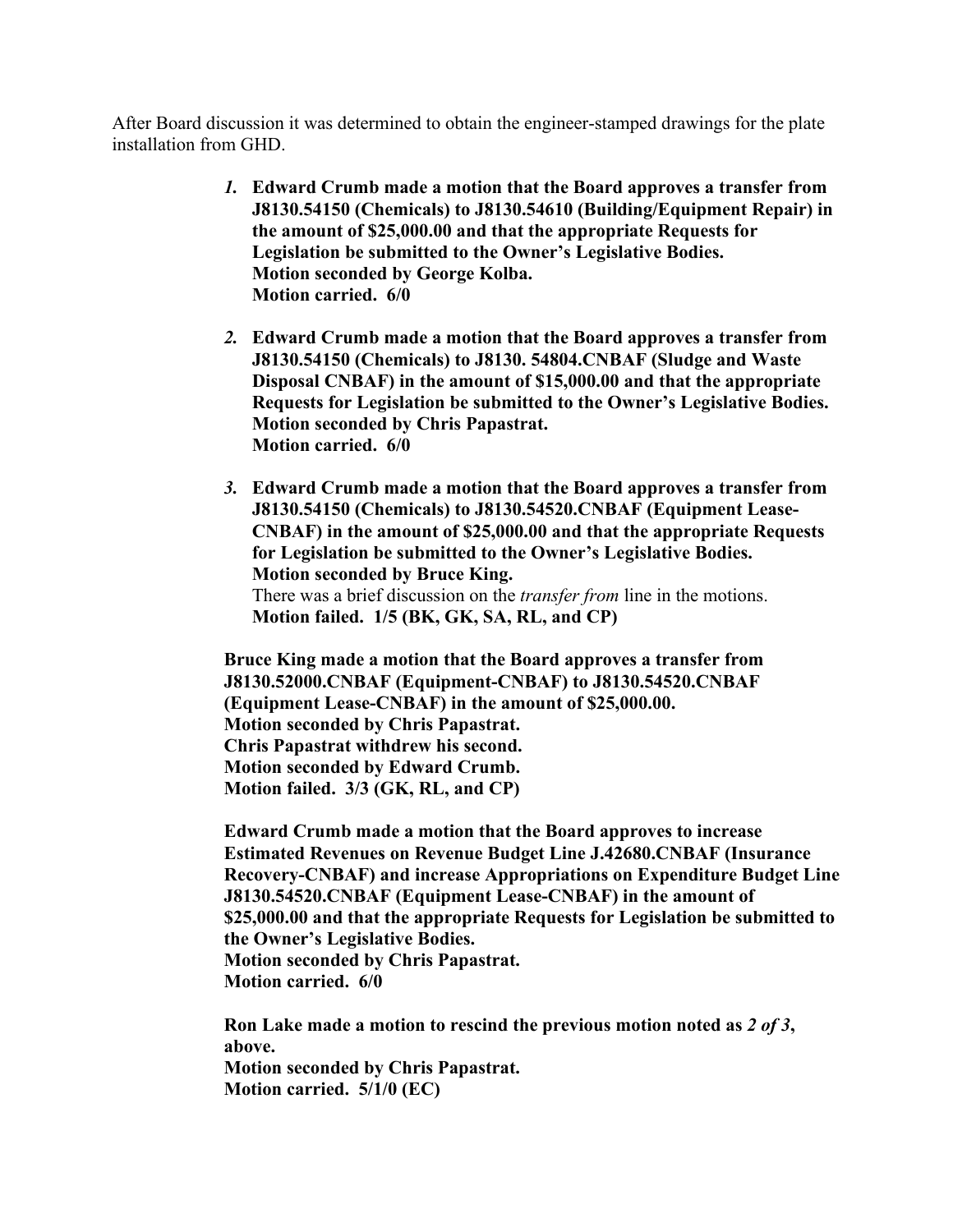**Edward Crumb made a motion that the Board approves to increase Estimated Revenues on Revenue Budget Line J.42680.CNBAF (Insurance Recovery-CNBAF) and increase Appropriations on Expenditure Budget Line J8130.54804.CNBAF (Sludge and Waste Disposal CNBAF) in the amount of \$15,000.00 and that the appropriate Requests for Legislation be submitted to the Owner's Legislative Bodies. Motion seconded by Chris Papastrat. Motion carried. 6/0**

Mr. Pearsall is requesting approval of the 2021 billable wastewater flows.

**Edward Crumb made a motion for the Board to ratify the 2021 Billable Waste water Flows in the amount of 3,131,866 100 cubic foot units, allocated as shown in the charts presented by the Business Manager and that the allocated flows are certified and shall be provided to the Fiscal Officer. Motion seconded by Bruce King. Motion carried. 6/0** 

#### **Fiscal Officer's Report**

Chuck Shager presented the Fiscal Officer's report overviewing the numbers, a copy of which was distributed in the Board folders.

Chairman Kolba asked Mr. Shager about the Vestal water billing agreement. Mr. Shager advised that it is a current "work in progress" which he believes is soon to be completed.

Mr. Crumb presented the Lead Agency Capital Project Chart Report and Graph Report that was distributed in the Board folders. He explained how to review the Chart Report, as well as the color-coding system and the scaling of the graphs in the Graph Report detailing the various lines in the financials.

Mr. Crumb reports no change in the First Quarter 2022 regarding the FEMA grants; that, together with Business Manager Charlie Pearsall, he has been participating in weekly conference calls with Howard Weaver and Tidal Basin Consultants, noting that progress has been made but that hasn't caused any new monies to be paid yet to the Sewage Board since September 2021 (when \$186,700.90 was received). As to the Owners, no new monies have been received since September 2021, either (when \$552,083.65 was received, following \$500,000.00 received in May 2021. Mr. Crumb is reminding the Board that while the progress is slow, it is being made.

Construction: George Kolba, Steve Andrew and Ron Lake – Nothing to report. Chairman Kolba inquired about the search for a Project Manager for the recovery, and Superintendent Wagner advised that he is awaiting formal proposals, but the process is moving along, and he expects to reach a decision soon.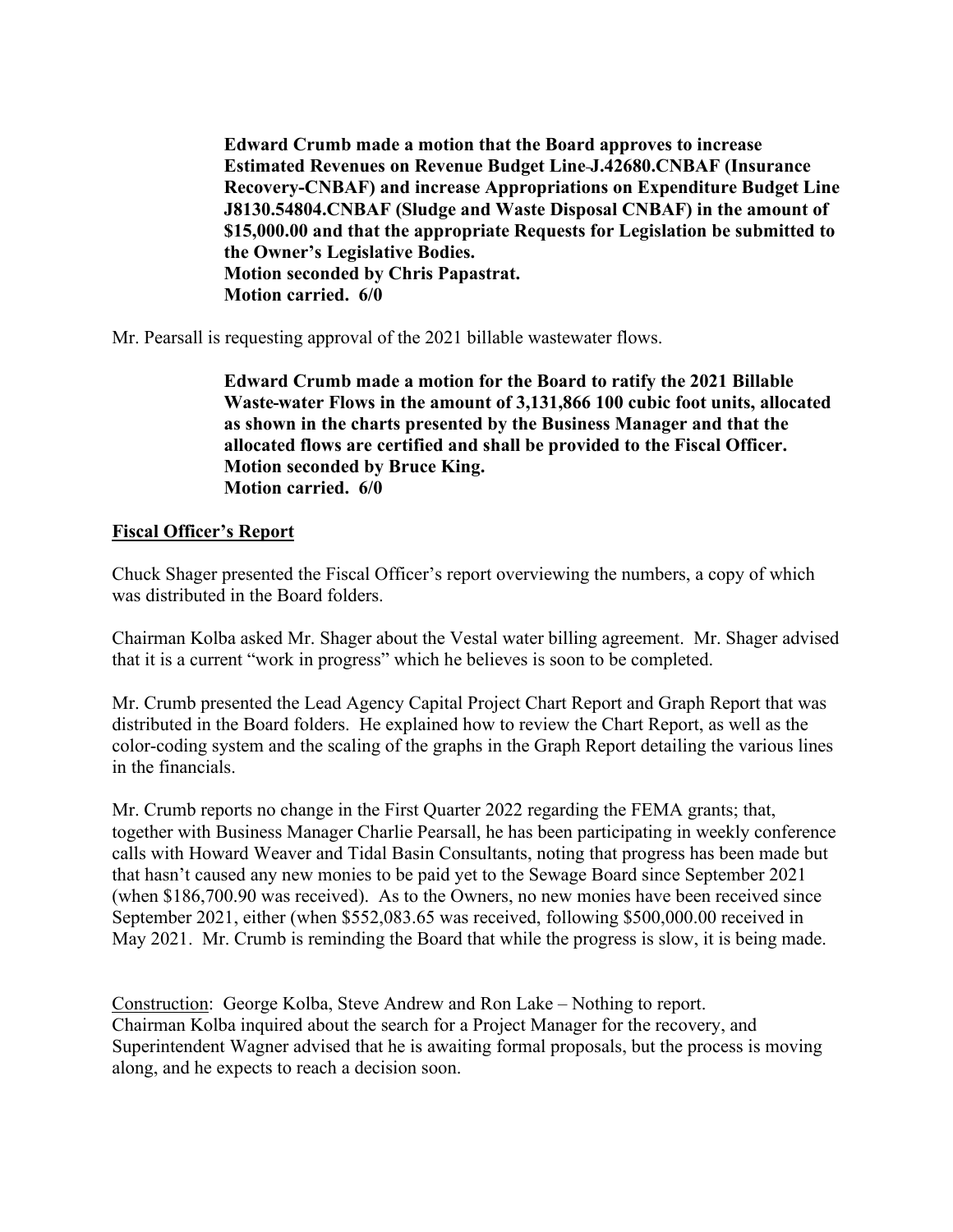Finance: Edward Crumb – Mr. Crumb wanted to mention to the Board his concerns on emergency procurement for rehabilitation to the plant which led to a brief discussion.

Flow Management: Edward Crumb – Nothing to report.

Ad Hoc: Bruce King – Nothing to report, including as to the By-Laws.

Personnel: Steve Andrew – Nothing to report.

Future Planning: – Bruce King said the Board needs to do some finalizing regarding the TPS.

Correspondence: Michele Cuevas – Previously discussed noting the JC Village Clerk's letter certifying the reappointment of Board member Bruce King which expires December 31, 2024.

Old Business: Previously discussed.

New Business: None

Transcriptionist Smith was excused from Executive Session, Confidential Secretary Cuevas transcribed minutes for the remaining meeting.

Executive Session:

**Chris Papastrat made a motion to go into Executive Session to discuss pending litigation and potential litigation. Motion seconded by George Kolba. Motion carried. 6/0** 

(Vaughn Golden, Ron Warwick, and Larry Travis, E.E. exited the meeting)

At 5:35PM, the Board entered Executive Session.

(Fiscal Officer Shager exited the meeting during the Executive Session; Board Member Andrew exited the meeting during the Executive Session; a quorum of five Board Members remain)

#### **Chris Papastrat made a motion to come out of Executive Session. Motion seconded by Bruce King. Motion carried. 5/0/1 (SA)**

At 6:25PM, the Board exited Executive Session. No action was taken during the Executive Session.

> **Bruce King made a motion to adjourn. Motion seconded by Chris Papastrat. Motion carried. 5/0/1 (SA)**

Meeting adjourned at 6:29PM.